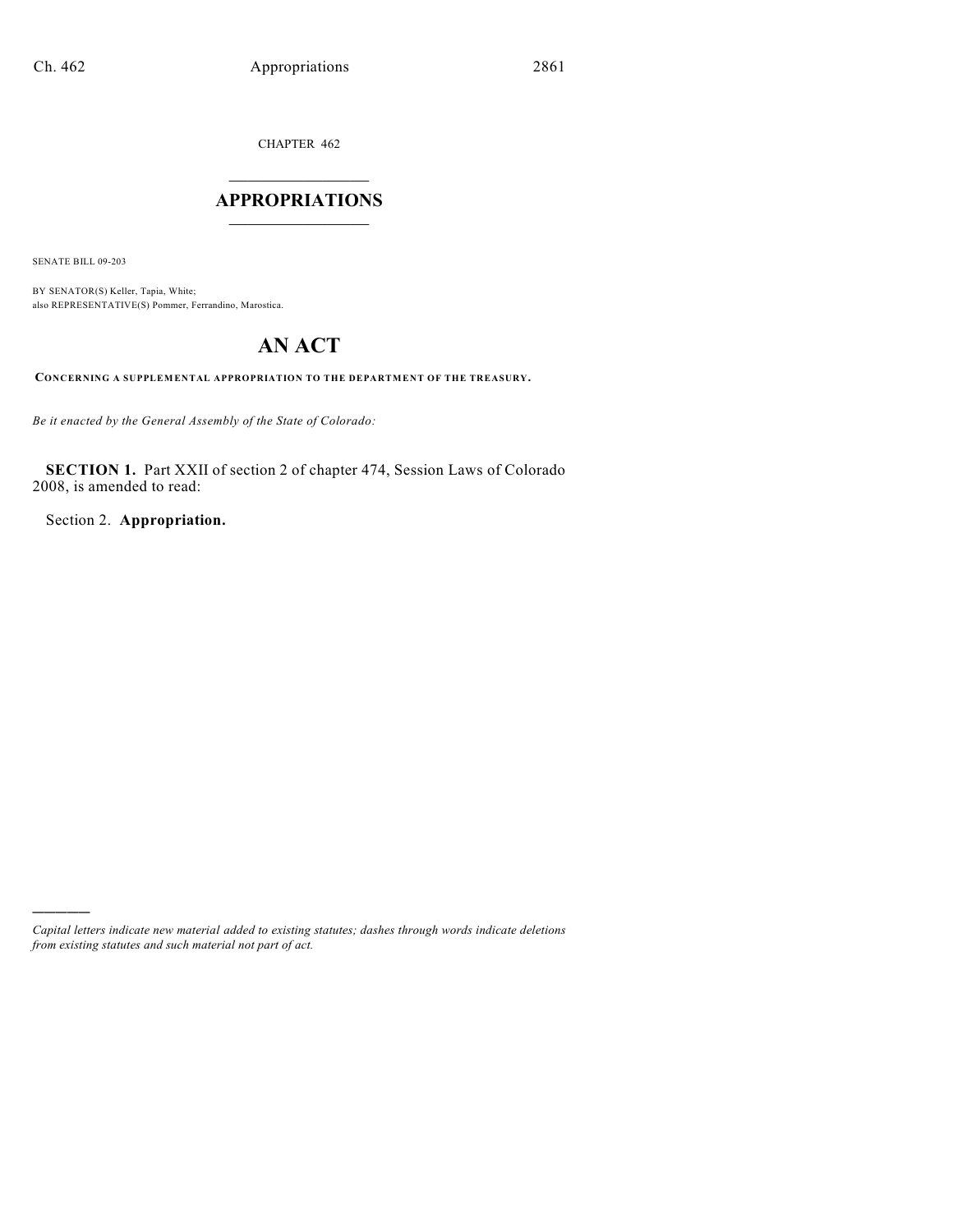## Ch. 462 Appropriations 2862

|                           |              |                               | APPROPRIATION FROM                             |                             |                                |                                |
|---------------------------|--------------|-------------------------------|------------------------------------------------|-----------------------------|--------------------------------|--------------------------------|
| ITEM &<br><b>SUBTOTAL</b> | <b>TOTAL</b> | <b>GENERAL</b><br><b>FUND</b> | <b>GENERAL</b><br><b>FUND</b><br><b>EXEMPT</b> | <b>CASH</b><br><b>FUNDS</b> | REAPPROPRIATED<br><b>FUNDS</b> | <b>FEDERAL</b><br><b>FUNDS</b> |
|                           |              |                               |                                                |                             |                                |                                |

## **PART XXII DEPARTMENT OF THE TREASURY**

### **(1) ADMINISTRATION**

| Personal Services        | 1,236,712    |  |
|--------------------------|--------------|--|
|                          | $(16.0$ FTE) |  |
| Health, Life, and Dental | 141,369      |  |
| Short-term Disability    | 2,119        |  |
| S.B. 04-257 Amortization |              |  |
| Equalization             |              |  |
| Disbursement             | 27,290       |  |
| S.B. 06-235              |              |  |
| Supplemental             |              |  |
| Amortization             |              |  |
| Equalization             |              |  |
| Disbursement             | 12,262       |  |
| Salary Survey and Senior |              |  |
| <b>Executive Service</b> | 71,339       |  |
| Performance-based Pay    |              |  |
| Awards                   | 25,162       |  |
|                          |              |  |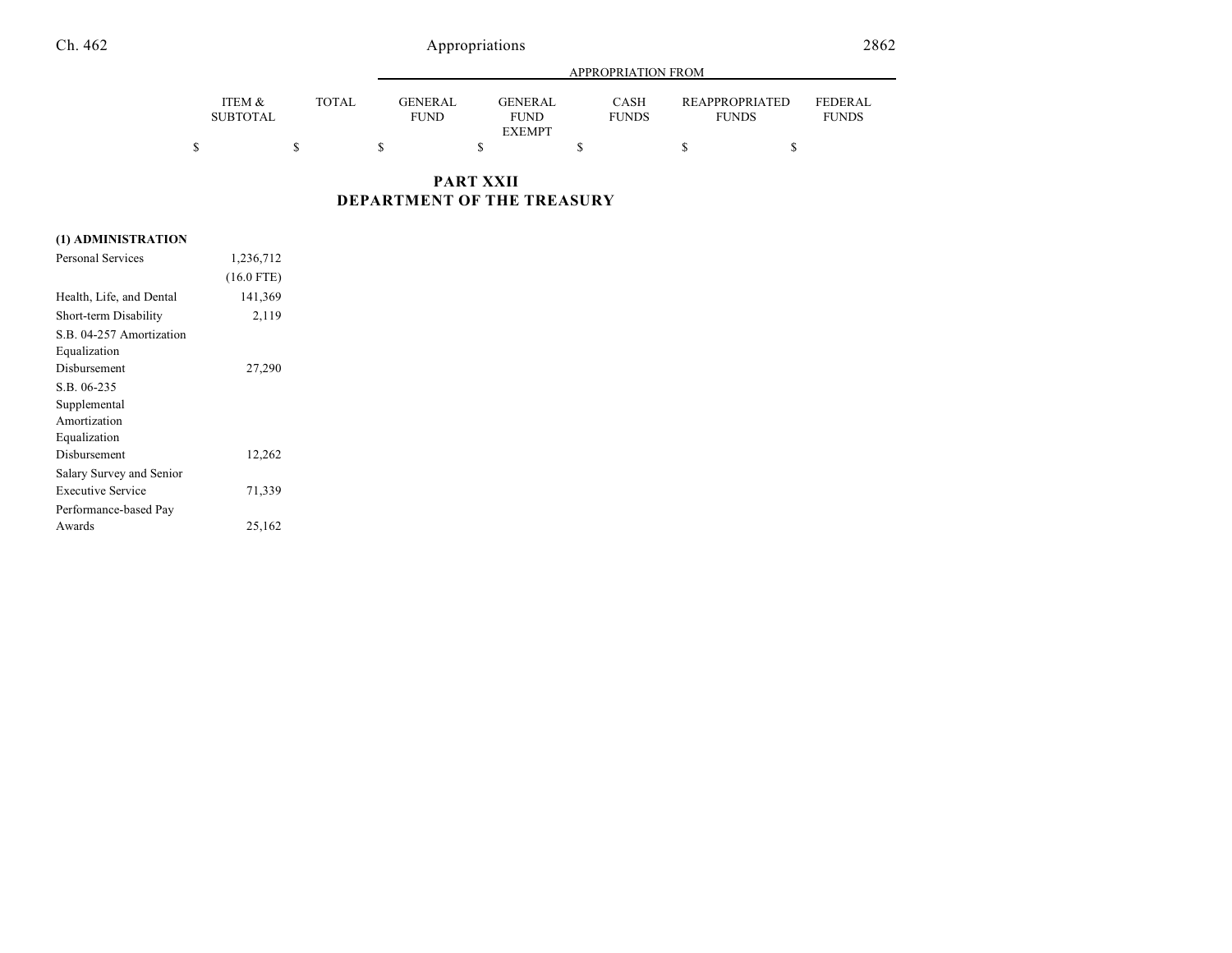| Workers' Compensation            |         |                      |           |                        |
|----------------------------------|---------|----------------------|-----------|------------------------|
| and Payment to Risk              |         |                      |           |                        |
| Management and                   |         |                      |           |                        |
| Property Funds                   | 2,377   |                      |           |                        |
| <b>Operating Expenses</b>        | 266,586 |                      |           |                        |
|                                  | 240,794 |                      |           |                        |
| Information Technology           |         |                      |           |                        |
| Asset Maintenance                | 12,568  |                      |           |                        |
| Legal Services for 575           |         |                      |           |                        |
| hours                            | 43,182  |                      |           |                        |
| Purchase of Services             |         |                      |           |                        |
| from Computer Center             | 21,767  |                      |           |                        |
| Capitol Complex Leased           |         |                      |           |                        |
| Space                            | 54,919  |                      |           |                        |
| <b>Charter School Facilities</b> |         |                      |           |                        |
| <b>Financing Services</b>        | 5,000   |                      |           |                        |
| Discretionary Fund               | 5,000   |                      |           |                        |
|                                  |         | <del>1,927,652</del> | 1,031,672 | 895,980 <sup>*</sup>   |
|                                  |         | 1,901,860            | 766,576   | 1,135,284 <sup>a</sup> |

<sup>a</sup> Of this amount, \$757,489 \$934,123 shall be from cash management transaction fees in accordance with Section 24-36-120, C.R.S., \$133,491 \$196,161 shall be from the principal balance of the Unclaimed Property Trust Fund pursuant to Section 38-13-116.5 (2), C.R.S., and \$5,000 shall be from the Charter School Financing Administrative Cash Fund in accordance with Section 22-30.5-406 (1) (c), C.R.S. Moneys from the Charter School Financing Administrative Cash Fund are continuously appropriated and are included as information for purposes of complying with the limitation on state fiscal year spending imposed by Section 20 of Article X of the State Constitution.

### **(2) UNCLAIMED PROPERTY PROGRAM**

Personal Services 738,000

Ch. 462 Appropriations 2863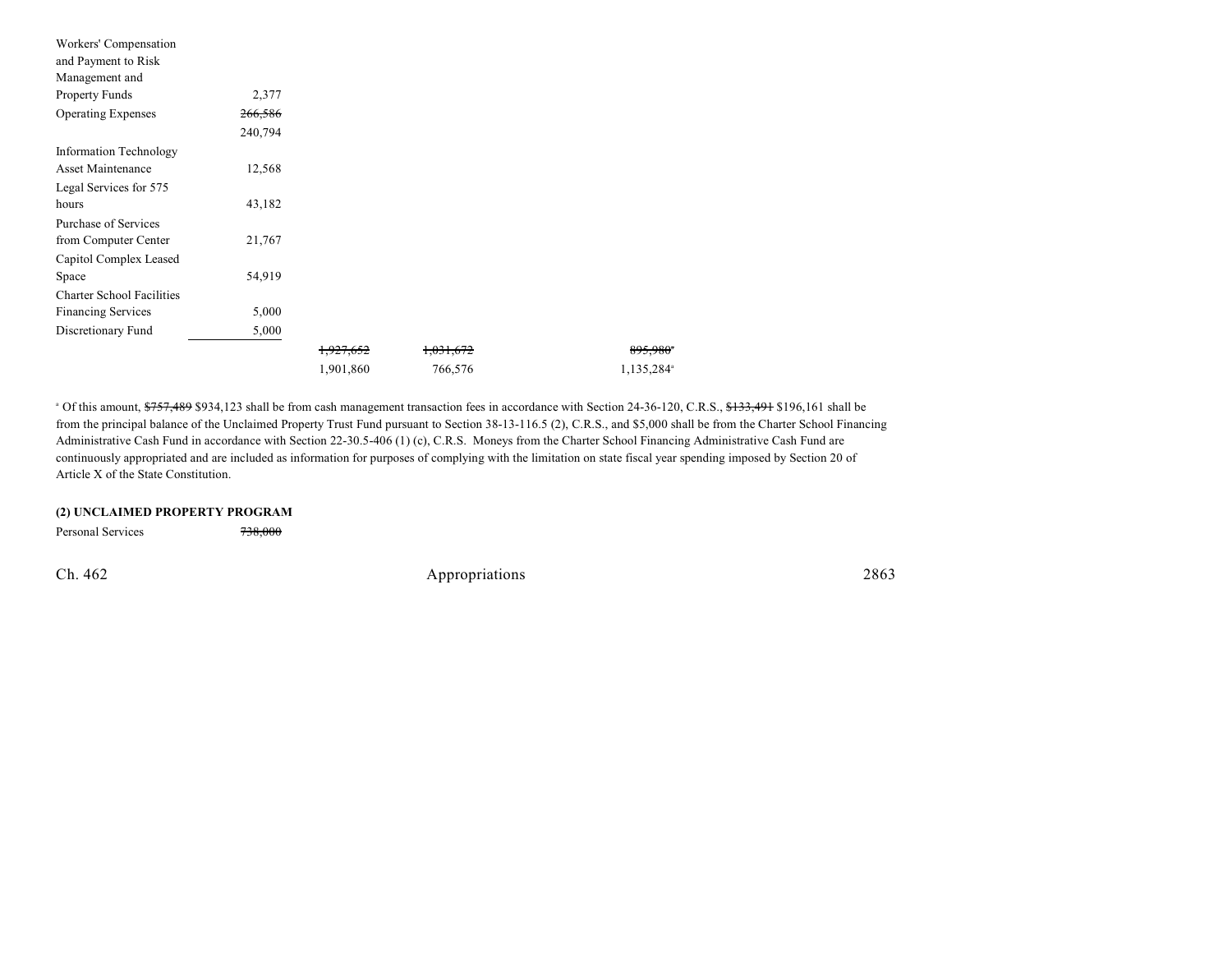## Ch. 462 Appropriations 2864

|                                  |                           |              |                               | APPROPRIATION FROM                             |    |                        |                                       |                                |  |
|----------------------------------|---------------------------|--------------|-------------------------------|------------------------------------------------|----|------------------------|---------------------------------------|--------------------------------|--|
|                                  | ITEM &<br><b>SUBTOTAL</b> | <b>TOTAL</b> | <b>GENERAL</b><br><b>FUND</b> | <b>GENERAL</b><br><b>FUND</b><br><b>EXEMPT</b> |    | CASH<br><b>FUNDS</b>   | <b>REAPPROPRIATED</b><br><b>FUNDS</b> | <b>FEDERAL</b><br><b>FUNDS</b> |  |
|                                  | \$                        | \$           | \$                            | \$                                             | \$ |                        | \$                                    | \$                             |  |
|                                  | 713,086<br>$(13.5$ FTE)   |              |                               |                                                |    |                        |                                       |                                |  |
| <b>Operating Expenses</b>        | 120,611                   |              |                               |                                                |    |                        |                                       |                                |  |
| Promotion and                    |                           |              |                               |                                                |    |                        |                                       |                                |  |
| Correspondence                   | 150,296                   |              |                               |                                                |    |                        |                                       |                                |  |
| Leased Space                     | 48,524                    |              |                               |                                                |    |                        |                                       |                                |  |
| <b>Contract Auditor Services</b> | 800,000                   |              |                               |                                                |    |                        |                                       |                                |  |
|                                  |                           | 1,857,431    |                               |                                                |    | 1,857,431              |                                       |                                |  |
|                                  |                           | 1,832,517    |                               |                                                |    | 1,832,517 <sup>a</sup> |                                       |                                |  |

<sup>a</sup> Of this amount, \$1,057,431 \$1,032,517 shall be from the principal balance of the Unclaimed Property Trust Fund pursuant to Section 38-13-116.5 (2), C.R.S., and \$800,000 shall be from revenues collected by contract auditors.

### **(3) SPECIAL PURPOSE**

| Senior Citizen and      |            |                         |            |
|-------------------------|------------|-------------------------|------------|
| Disabled Veteran        |            |                         |            |
| Property Tax Exemption  | 86,200,000 | 86,200,000 <sup>a</sup> |            |
| CoverColorado           | 48,772,043 |                         | 48,772,043 |
| Fire and Police Pension |            |                         |            |
| Association - Old Hire  |            |                         |            |
| Plans                   | 34,777,172 | 34,777,172°             |            |
|                         | 25,321,079 | 25,321,079°             |            |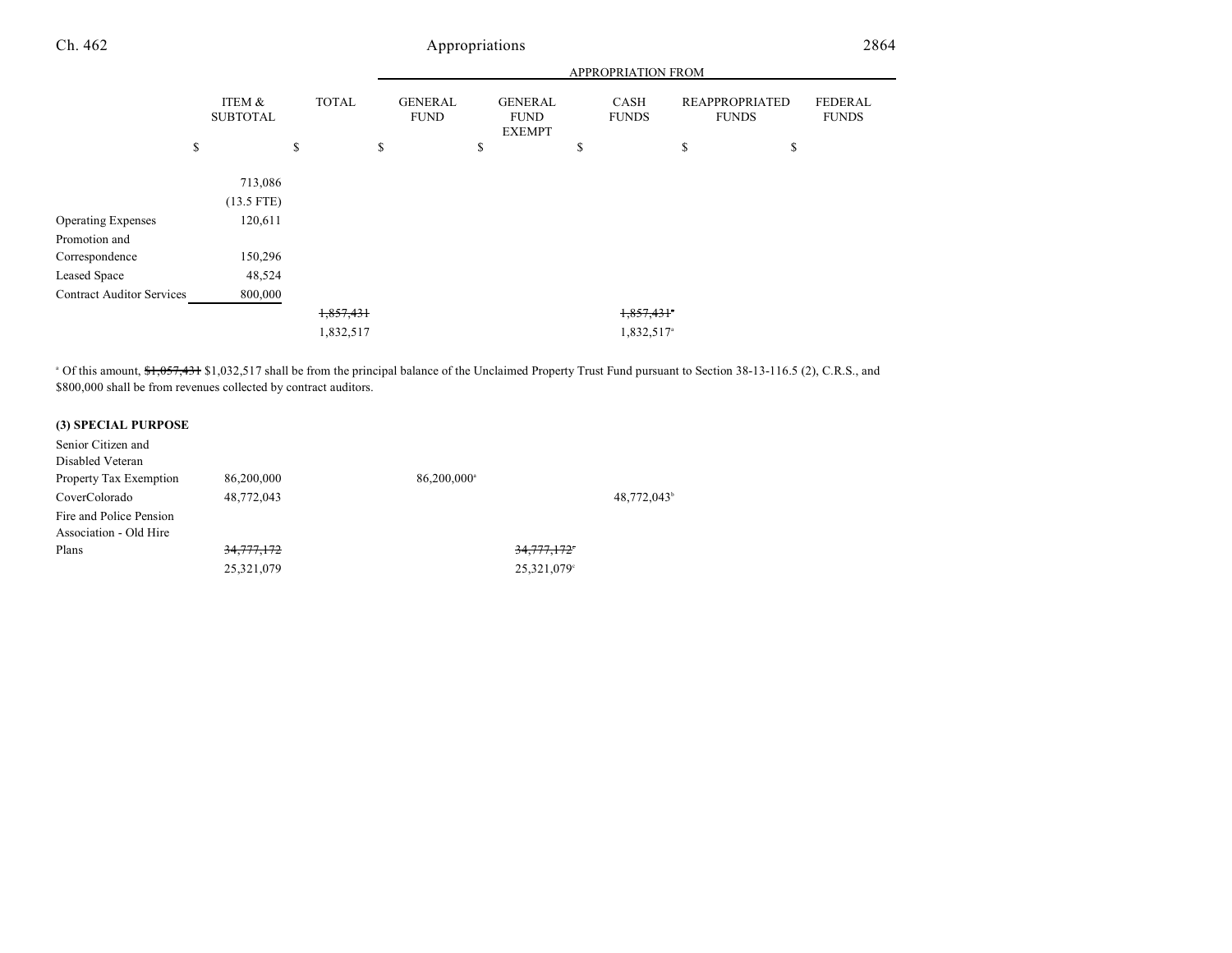| Highway Users Tax Fund  |             |                        |                          |
|-------------------------|-------------|------------------------|--------------------------|
| - County Payments       | 157,500,000 |                        | 157,500,000 <sup>d</sup> |
| Highway Users Tax Fund  |             |                        |                          |
| - Municipality Payments | 104,392,700 |                        | 104.392.700 <sup>d</sup> |
|                         |             | <del>431,641,915</del> |                          |
|                         |             | 422,185,822            |                          |

<sup>a</sup> Pursuant to Article X, Section 3.5 (3), of the State Constitution, this amount is not subject to the limitation on General Fund appropriations set forth in Section 24-75-201.1, C.R.S., because enactment of this constitutional provision by the people of Colorado constitutes voter approval of a weakening of such limitation.

<sup>h</sup> This amount represents estimated transmittals from the Unclaimed Property Trust Fund to CoverColorado pursuant to Section 38-13-116.5 (2.7), C.R.S. Pursuant to Section 38-13-116.5 (1) (b), C.R.S., moneys comprising the principal of the Unclaimed Property Trust Fund do not constitute fiscal year spending of the State for purposes of Section 20 of Article X of the State Constitution. In addition, pursuant to Section 24-77-102 (15) (b) (XII) and (16) (b) (II), C.R.S., CoverColorado is defined as a "special purpose authority" and thus is not considered part of the State for purposes of Section 20 of Article X of the State Constitution. <sup>e</sup> This amount shall be from the General Fund Exempt Account created in Section 24-77-103.6 (2), C.R.S. This amount represents transfers to the Fire and Police Pension Association for old hire pension plans, including the State's annual contribution of \$25,321,079 PLANS, as required by Section 31-30.5-307 (2), C.R.S., plus

\$9,456,093 to pay a portion of the unfunded liability accrued as a result of the suspension of the state contribution for old hire pension plans pursuant to Section 31-30.5-307 (5) (b), C.R.S. This amount is included as information for purposes of complying with the limitation on state fiscal year spending imposed by Section 20 of Article X of the State Constitution. This amount, transferred pursuant to Section 31-30.5-307 (2), C.R.S., *shall be deemed not to be* an appropriation subject to the limitations of Section 24-75-201.1, C.R.S.

<sup>d</sup> These amounts represent estimated allocations of Highway Users Tax Fund revenues to counties and municipalities pursuant to Sections 43-4-205, 207, and 208, C.R.S. These estimates are included for informational purposes for the purpose of complying with the limitation on state fiscal year spending imposed by Section 20 of Article X of the State Constitution.

### **TOTALS PART XXII**

<sup>a</sup> Of this amount, \$86,200,000 is not subject to the limitation on General Fund appropriations imposed by Section 24-75-201.1, C.R.S.

Ch. 462 Appropriations 2865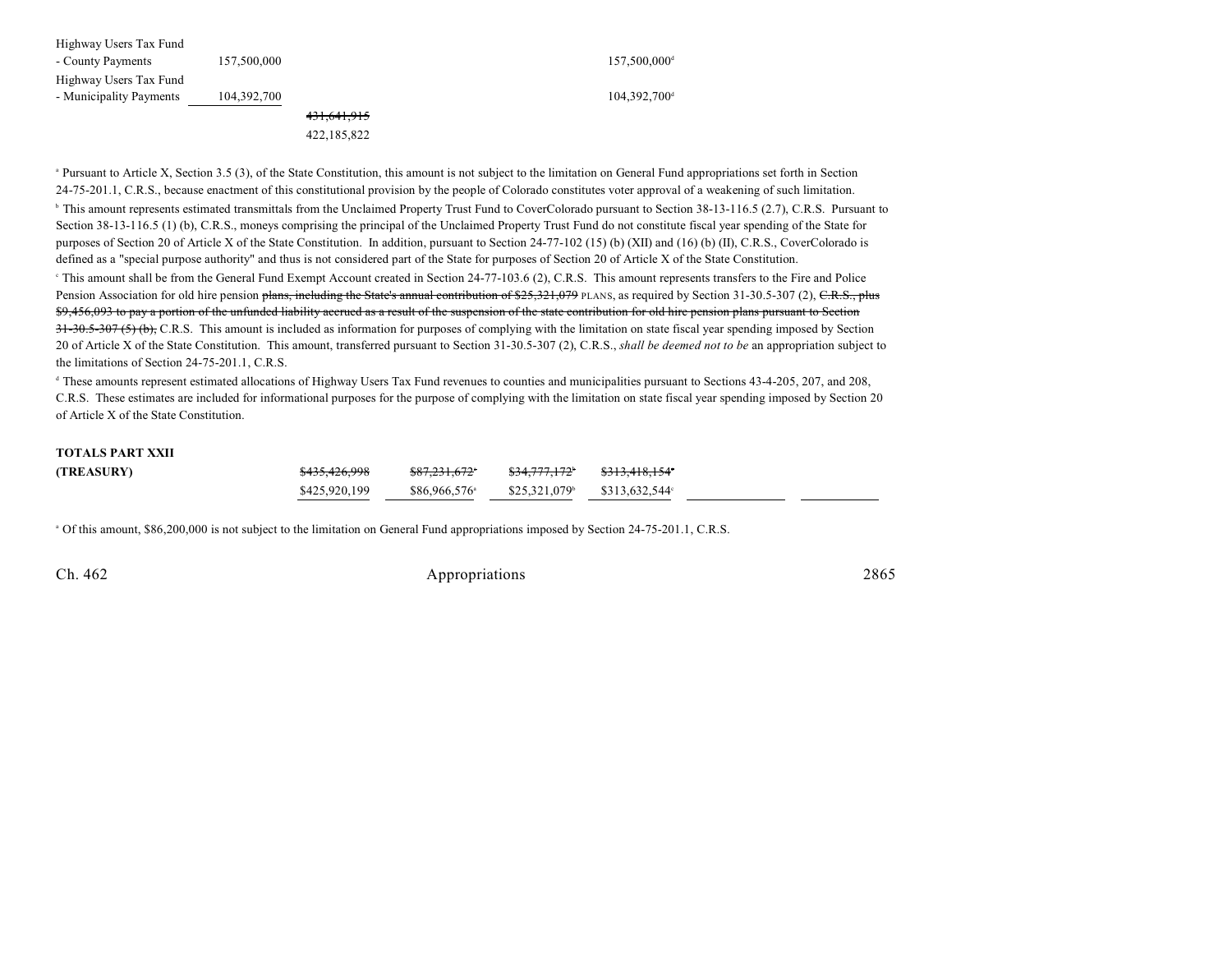## Ch. 462 Appropriations 2866

<sup>b</sup> This amount shall be from the General Fund Exempt Account created in Section 24-77-103.6 (2), C.R.S. This amount is not subject to the limitation on General Fund appropriations imposed by Section 24-75-201.1, C.R.S.

 Of this amount, \$261,892,700 represents allocations of Highway Users Tax Fund revenues to counties and municipalities pursuant to Sections 43-4-205, 207, and <sup>c</sup> 208, C.R.S.